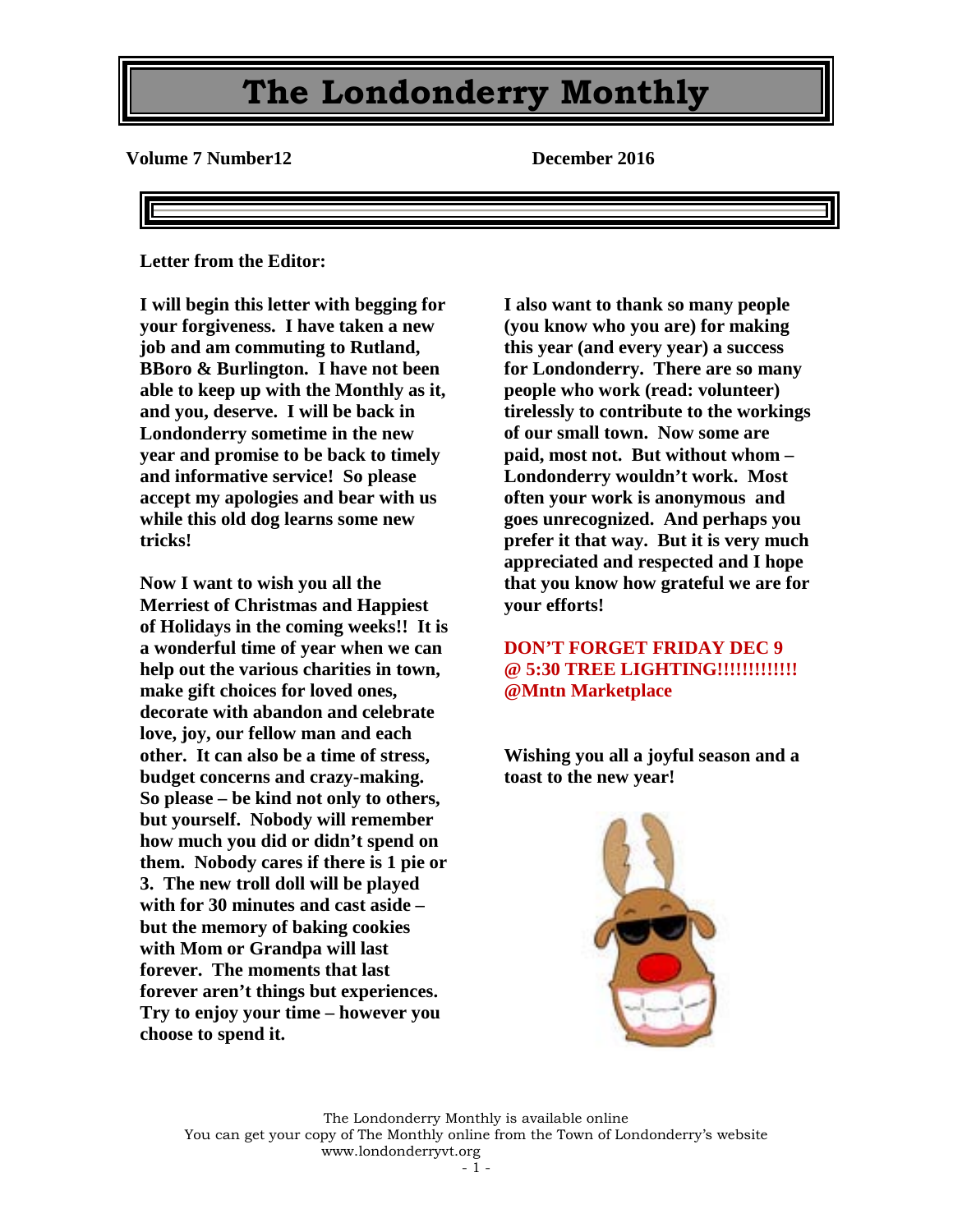### *SOUTH LONDONDERRY FREE LIBRARY DECEMBER 2016*

Twelve-year-old **Piper Chapman** is offering Kids Storytime and Crafts on Saturdays for 3 to 5 year olds from 10:30 to 11:15. Children are welcome to come to a fun storytime and some craft making with this **exceptional little girl.**

On Saturday, December  $10<sup>th</sup>$  at 10:30 Casey Junker Bailey will present Simple Gifts for children of all ages. In honor of the holidays, everyone is invited to make handcrafted gifts for the special people in their lives. There will be a visit from Santa and children will be given one free donated book of their choice.

Your library is a cozy place to be and we would like more people to utilize it. If you would like to instruct others how to knit, play bridge, meditate, have a book group meet here or teach anything else you are good at and would like to share you would be most welcome to use our library space.

Many libraries now have Maker-Spaces – if you have a talent to teach children or adults how things work or to make things – that would be great. Please call the library at 824-3371 with your ideas.

Holiday books for children are now on display for you to check out as well as many other new books. Don't forget to check out Esther Fishman's art exhibit too while you are here. Library hours are: Mondays  $-10$  to noon  $\& 1$  to 5; Wednesdays  $-10$  to noon, 1 to 5 and 7 to 9 pm; Fridays – 10 to noon  $& 1$  to 5 and on Saturdays we are open from 10 am to 1 pm.

See you at the library! Mary K. Butera Librarian Director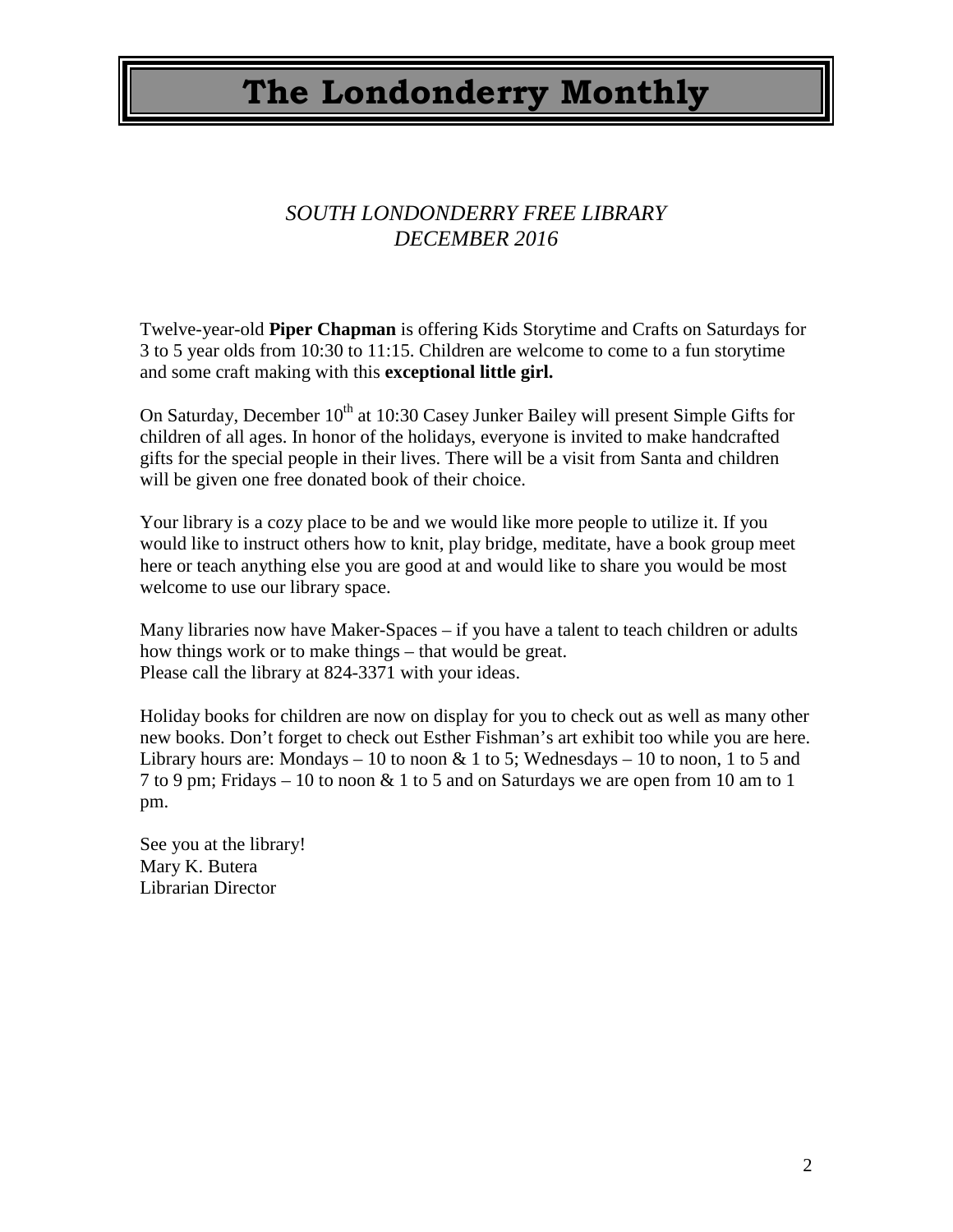**(reprint due to edit error Please Read Entire Article)**

### **Londonderry Snowboard Sculpture**

The rumor is true! Londonderry has been selected as the home for a monumental sculpture! No other town in the world can stake this claim. The piece is in honor of Jake Burton and snowboarding – an industry which had its inception right here. A whole new sport - an Olympic sport - was started! In 1977 Jake produced his first commercial snowboards on Main Street, Londonderry in an old building (since burned) which stood next to the Vermont Butcher Shop. Londonderry is the home of Ross Powers, Olympic gold medalist, as well as many great snowboarders. Everybody knows a snowboarder! This will be hugely unifying and a source of pride, especially for the young people of the area. Business people can relate to the struggle and perseverance it takes to keep a dream going.

An area -wide celebration is planned for the unveiling, scheduled for December 2017. This is going to be a big CELEBRATION! Get involved! Londonderry Arts and Historical Society will host an historic exhibit of local snowboarding (loan us your relics, please!!!)

The cast bronze sculpture, by Jason Dreweck, will be approximately 30' long x16' high x 9' wide. The piece depicts a sequence of snowboarders doing a back-flip on a large "S" curve. (See the picture of the model below with a full sized snowboarder beside it on the left for scale.)

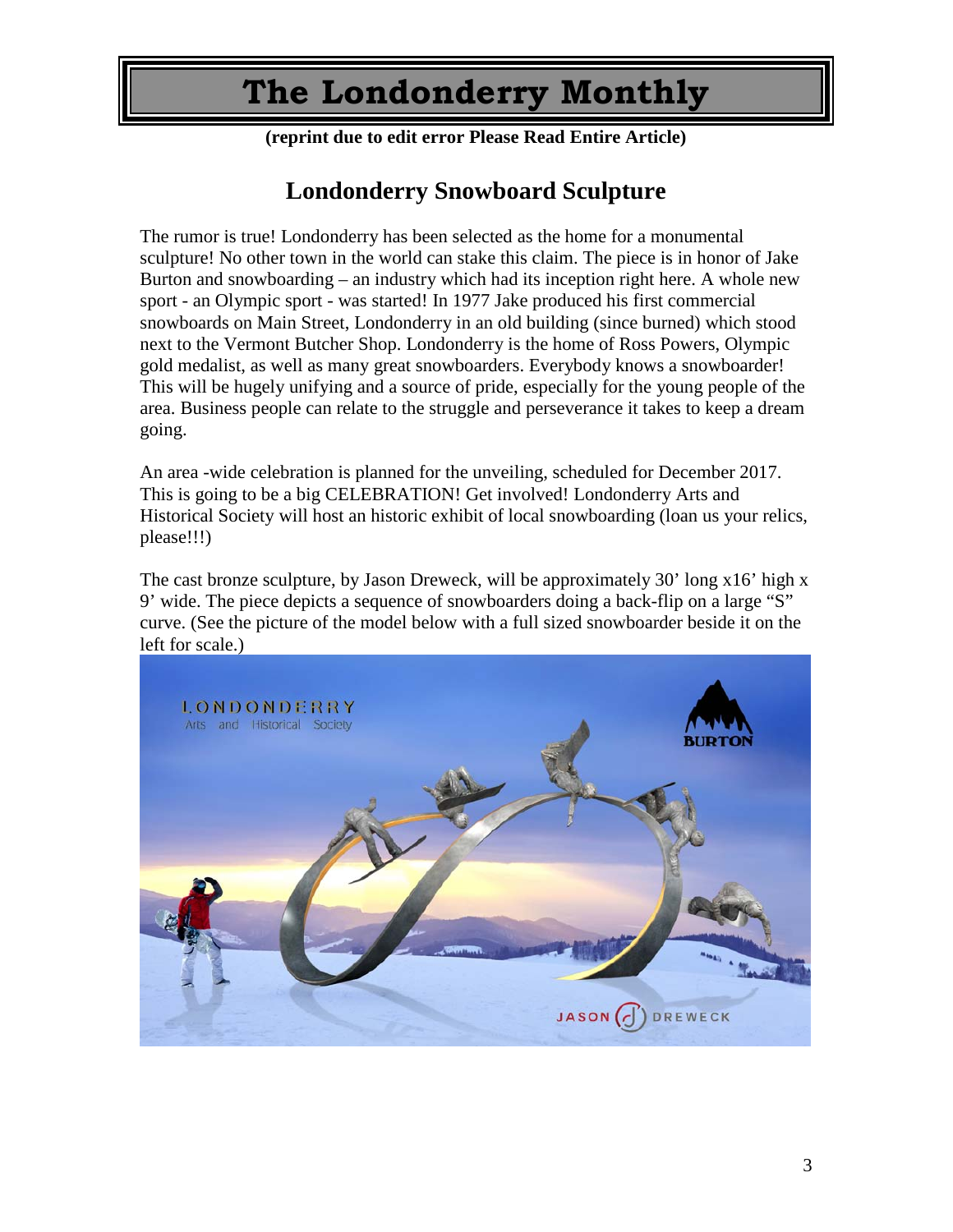At this writing, the site planned for the sculpture is the Genser property (the Outlet Barn) at the intersection of Rt 100 N and Rt 11. The project has received unanimous support from the Select Board and we are going ahead with getting full clearance from VTRANS. There will be earthwork, landscaping and many ways people can contribute in kind.

The town, LAHS, and Burton Corporation are not being asked for contributions. Jason has teamed up with LAHS as the local non- profit to handle donations. He will be soliciting funds on a national level. Let's show our support and make this happen! Watch for lift ticket deals to support the piece. There are various levels of support with pavers, plaques and limited edition maquettes (scale models) among the additional options. Donations to the sculpture fund go to the creation/ delivery/installation/ upkeep of the piece and do not benefit LAHS directly. Please make checks out to Londonderry Arts and Historical Society with "sculpture fund" in the memo and mail to LAHS, PO Box 62 , Londonderry 05148.

Any questions… call Mimi Wright 824- 6560. Further information about the sculptor can be found at [www.jasonDreeck.com](http://www.jasondreeck.com/)



#### **FIFTH ANNUAL LONDONDERRY TREE LIGHTING DECEMBER 9th**

The 5th Annual Londonderry Community Tree Lighting is Friday, December 9<sup>th</sup> at 5:30pm at The Mountain Marketplace. The event is sponsored by Susie Wyman and The Londonderry Rotary.

The Nordic Harmonii will lead the audience in singing Christmas carols and Santa will appear to hear children's wishes. Immediately following, the community is invited to an Open House at Neighborhood Connections where cookies and hot chocolate will be served. For more information, contact Susie Wyman at 824-3537.

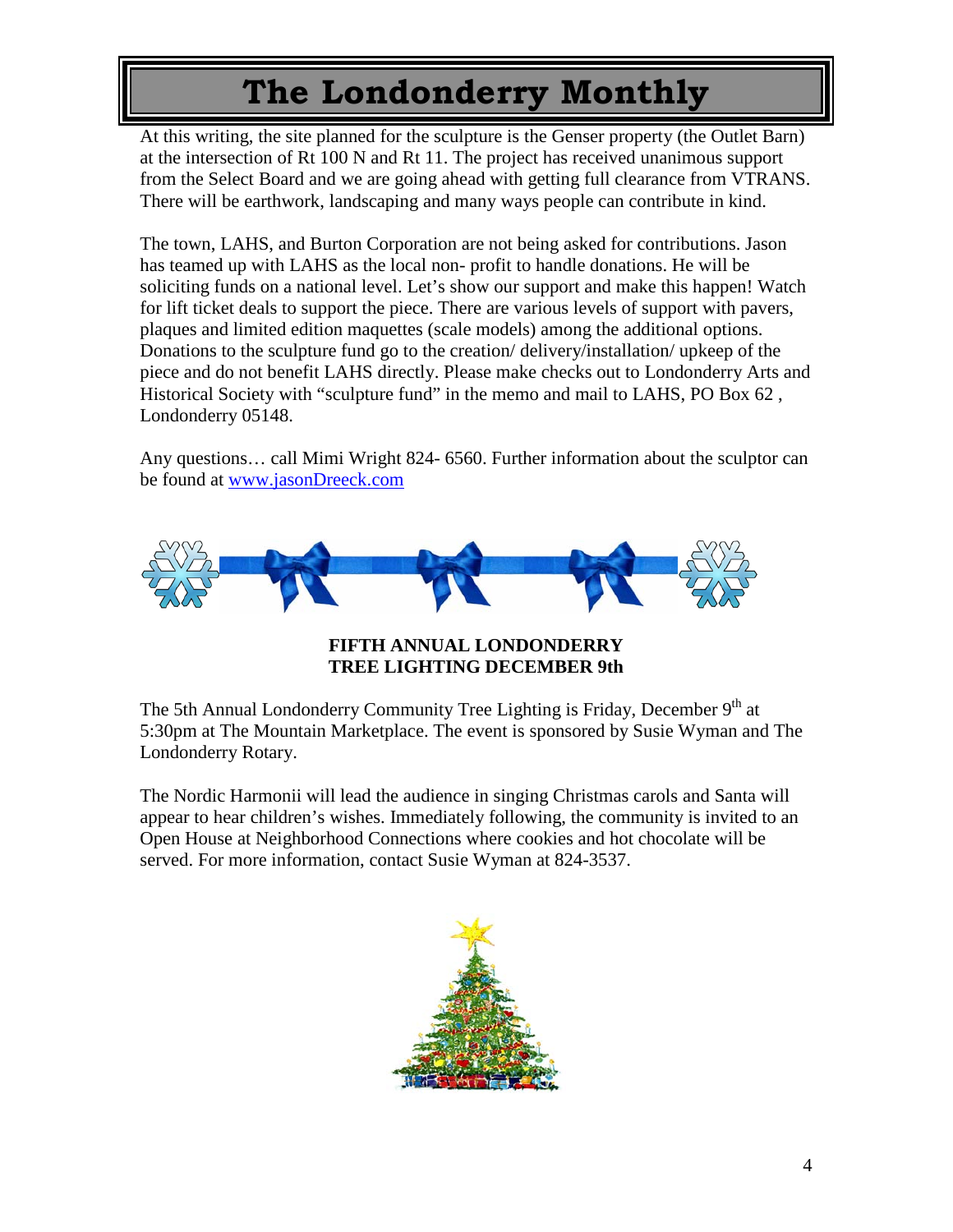

### **FRIDAY DECEMBER 9th at 6pm OPEN HOUSE AFTER LONDONDERRY TREE LIGHTING**

We will be serving cookies and hot chocolate in The Meeting Place after the Londonderry Plaza's Xmas Tree Lighting. Santa will be making an appearance and there will be elves and reindeer, so bring the little ones for some holiday cheer!

### **THURSDAYS DECEMBER 8, 15 & 22 9:30-11am MOM, POP & TOT PLAYGROUP**

Pre-schoolers, bring your Mom and Dad to Neighborhood Connections so you can play with other toddlers! Regina, our Community Nurse, is arranging fun activities.

### **SATURDAY DECEMBER 10th SHOP FOR GOOD AT MARIMEKKO IN MANCHESTER**

Marimekko has beautiful clothes and accessories plus children's clothing! Shop that day and 10% of the sales will benefit Neighborhood Connections. This is an all day open-door event with light refreshments. Special to the event, the store will be offering an additional 15% off storewide EXCEPT for children's apparel which will already be on promotion. So come on out and Shop for Good!

### **MONDAY DECEMBER 12 10- 11am BEEKEEPING FOR HOMEOWNERS with Carol &**

#### **Steven MacLaury from Peabody Mountain Apiaries**

Want to help your vegetables, flower and other garden plants thrive? Interested in helping these pollinators in their time of crisis? January is the time to order your bees, so Carol and Steven MacLaury will discuss how to get started!

### **Friday December 16th 10-11am JOB CLUB with Don Tetler**

Don Tetler will be here to help Vermonters apply for a new or betterpaying job. If you or someone you know is looking for a job, Don will offer help filling out applications, creating a resume, will give interviewing tips and offer advice on starting a new job off on the right foot.

#### **WEDNESDAY DECEMBER 21st WRAP FOR GOOD AT ORVIS FLAGSHIP STORE IN MANCHESTER**

Come on out and shop this day at the Orvis Flagship Store and have our volunteers wrap your presents. Neighborhood Connections keeps all the donations from wrapping that day. Last year was very profitable for us!

#### \*\*DONATE\*\*

The Giving Tree tags are here! We have 15 tags listing a gift wish from particular children. Wrapped gifts, along with the tags are due back at Londonderry's Second Congregational Church by Monday, December 12th. If you would like to fulfill a child's Xmas wish, come by our offices to pick out a tag.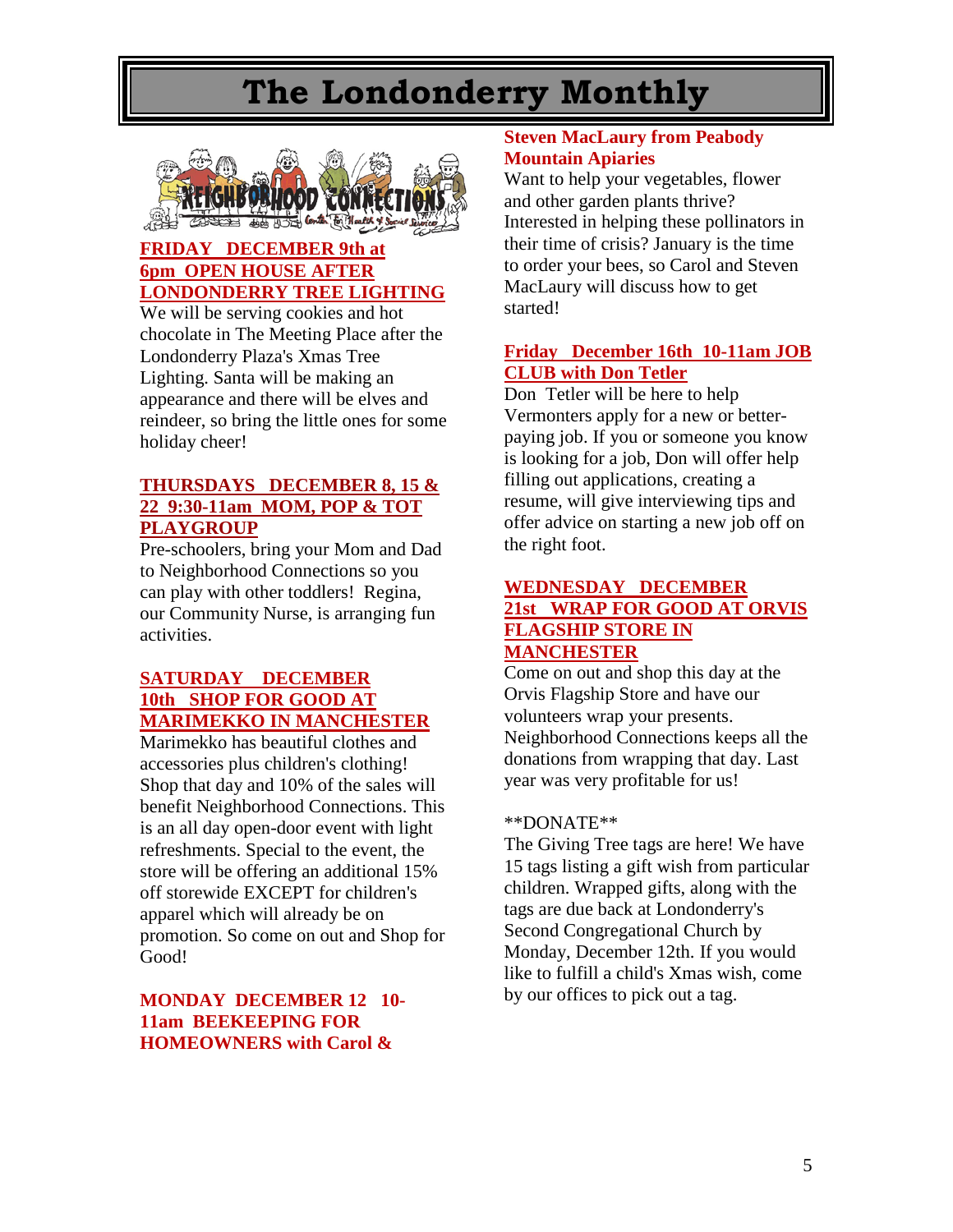### **Christmas Eve Service at First Baptist Church of South Londonderry**

First Baptist Church of South Londonderry will be holding a Christmas Eve Candlelight Service on December 24th at 6:00pm. The church currently meets at the Londonderry Town Hall, which is located at 139 Middletown Road in South Londonderry. This family friendly service will include singing Christmas carols, reading about Jesus' birth, and listening to a meditation. At the end of the service, they have the tradition of sharing the light of Christ by giving candles out and sharing the flame with one another. All are welcome to join in on this most special service. Call 802-856-7266 or visit [firstbaptistlondonderryvt.org](http://firstbaptistlondonderryvt.org/) for more information.

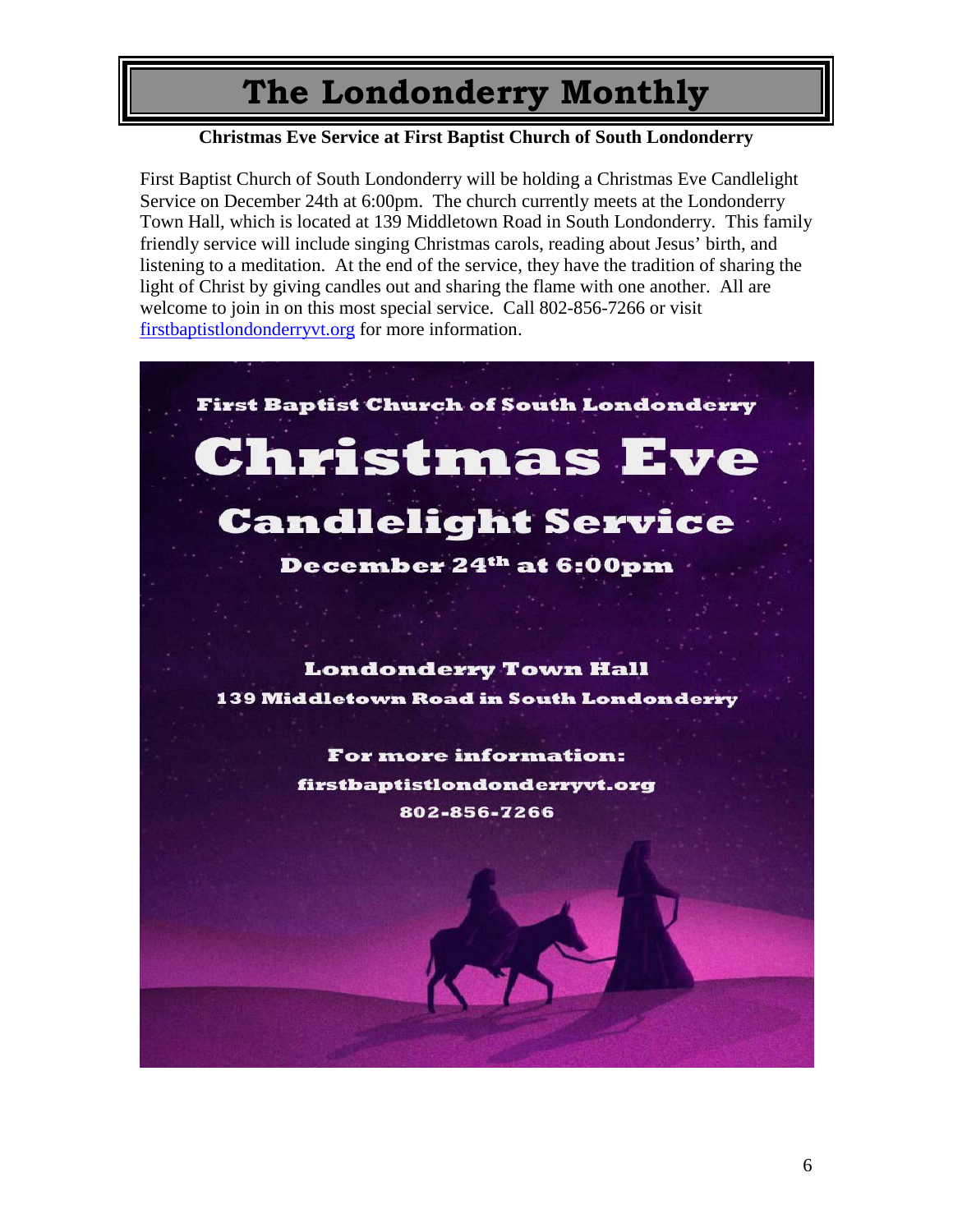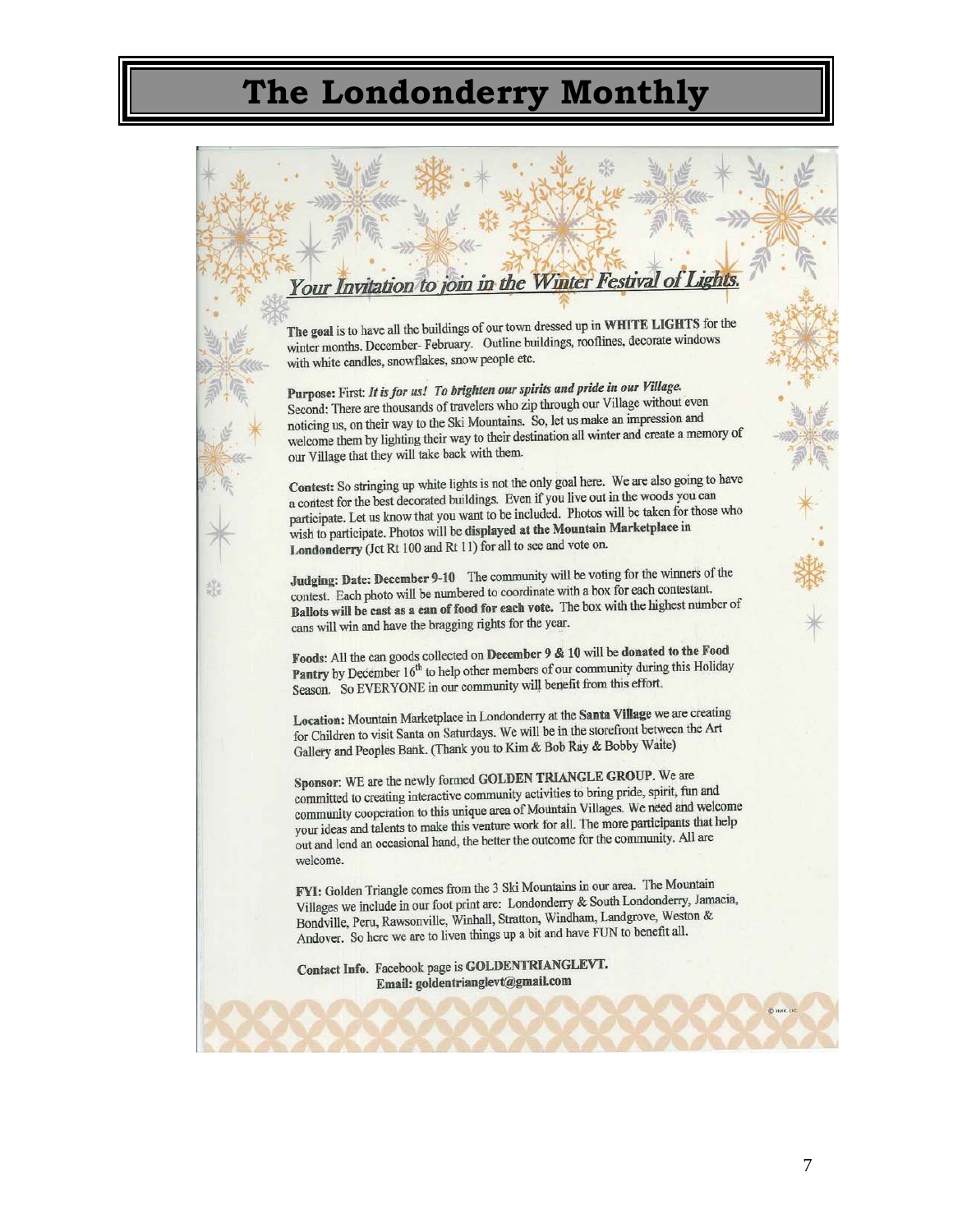**Article Submission Information** If your group or organization has community news to share, and you would like to submit an article to The Monthly for publication, please contact us via email at [derrynews@aol.com.](mailto:derrynews@aol.com) For your reference, our article submission deadline is the  $23<sup>rd</sup>$  of each month. Due to space limitations it is up to our discretion to edit any and all submissions and/or reject submissions. The articles and information enclosed do not necessarily reflect the opinions or policies of the Town of Londonderry or its board members

\*\*\*\*\*\*\*\*\*\*\*\*\*\*\*\*\*\*\*\*\*\*\*\*\*\*\*\*\*\*\*\*\*\*\*\*\*\*\*.

**TOWN EMAIL LIST** The town has established an Email/distribution list to send important and emergency information to town residents and property owners. If you have not submitted your email address, please consider doing so. Your information will not be shared with anyone. Call the town office at 824-3356 or email to [londontown@vermontel.net.](mailto:londontown@vermontel.net)

\*\*\*\*\*\*\*\*\*\*\*\*\*\*\*\*\*\*\*\*\*\*\*\*\*\*\*\*\*\*\*\*\*

**Bone Builders** meet FREE at the Twitchell Bldg every Monday and Wednesday at 9:30 a.m.

#### \*\*\*\*\*\*\*\*\*\*\*\*\*\*\*\*\*\*\*\*\*\*\*\*\*\*\*\*\*\*\*\*\*\*\*\*\*\*\*\*\*\*\*\*\*\*\*\*\*\*\*\*\*\*\*\*\*\*\*\*\*\*\*\*\*\*\*\*\*\*\*\*

#### THERE IS STILL TIME!!!!

The holiday season has arrived and we are asking if you couldn't find it in your hearts, budgets or pantry to make a donation to those in need down at People's Bank. People's has three ways you can donate, there are food boxes to fill for our local food pantry - if you have some staples laying around your kitchen that you could bring or if you want to shop down at the plaza and drop off at People's Bank conveniently located next door, the food is donated here locally ( no perishables, no fresh or frozen). There is also a giving tree with gift tags - you select a gift tag, purchase and wrap that gift and return to the bank for a needy child to receive. Or if you prefer, there is a mitten tree - buy (knit!) a hat or mittens to be donated, for winter is coming.

Nothing feels better or brings the meaning of Christmas into focus like doing something kind. This community relies on the generosity and concern of each of its citizens to help in any way they can. So give yourself the gift of sharing your good fortune with others.